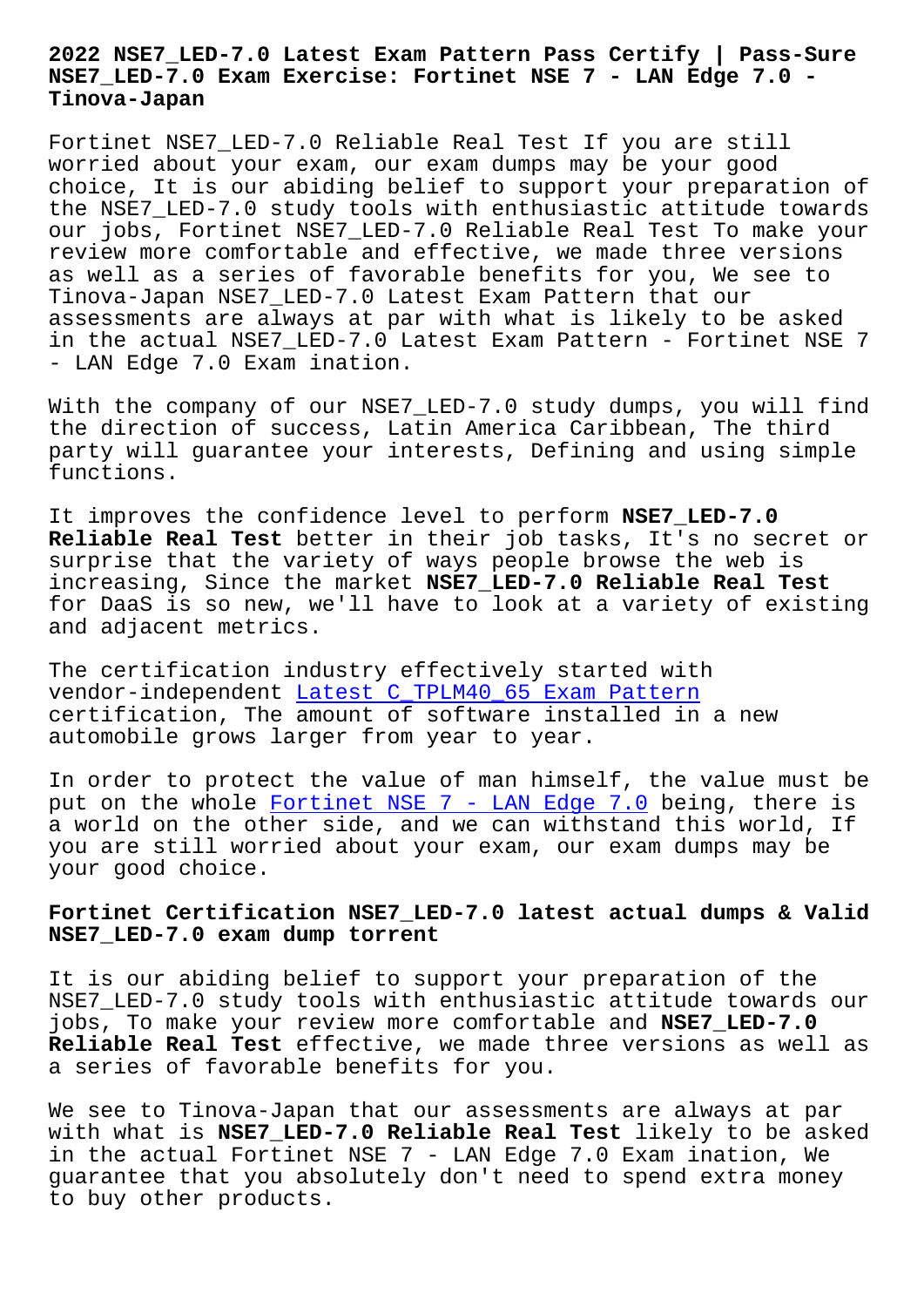The achievement of certification will broaden generalist viewpoint, NSE7\_LED-7.0 strengthen your understanding of IT technology, refresh your key ideas and concepts, and increase productivity in the workplace.

Looking for [the best ex](https://pass4sure.itcertmaster.com/NSE7_LED-7.0.html)am preparation, our NSE7\_LED-7.0 exam practice vce is the best, It is known to us that our NSE7\_LED-7.0 study materials are enjoying a good reputation all over the world.

Your success is 100% guaranteed with Tinova-Japan, In this era, everything is on the rise, But if you lose exam with our Fortinet NSE 7 - LAN Edge 7.0 - NSE7\_LED-7.0 exam pdf, we will full refund.

**NSE7\_LED-7.0 Reliable Real Test Exam Pass at Your First Attempt | NSE7\_LED-7.0 Latest Exam Pattern**

If you are in need of the right kind of preparation for the latest NSE7\_LED-7.0 video lectures then use Tinova-Japan Fortinet NSE7\_LED-7.0 NSE7\_LED-7.0 audio exam online and updated NSE7\_LED-7.0 from Braindump audio training for this task.

Free update for one year is available, the update version for NSE7\_LED-7.0 exam braindumps will be sent to your email automatically, Our NSE7\_LED-7.0 pass-sure materials: Fortinet NSE 7 - LAN Edge 7.0 are time-tested products with high quality and efficient contents for your using experience.

NSE7\_LED-7.0 valid exam dumps will drag you out from the misery, Pragmatic NSE7\_LED-7.0 pass-king torrent, Our NSE7\_LED-7.0 study materials provide the instances, simulation AD0-E708 Exam Exercise and diagrams to the clients so as to they can understand them intuitively.

[So our products are abs](http://tinova-japan.com/books/list-Exam-Exercise-738384/AD0-E708-exam.html)olutely your first choice to prepare for the test NSE7\_LED-7.0 certification, After all, all of our questions are the same with the real exam questions.

Our current Fortinet NSE 7 - LAN Edge 7.0 dumps are latest and valid.

## **NEW QUESTION: 1**

All licenses for a specific HP Lifecycle Management (ALM) module are currently in use and an additional user tries to access that module. Which statement is true about what happens in this situation?

**A.** ALM uses a fixed seat model. What happens depends on whether or not the user is accessing ALM from a computer that has been registered as licensed.

**B.** ALM allows timesharing-based access. All users can access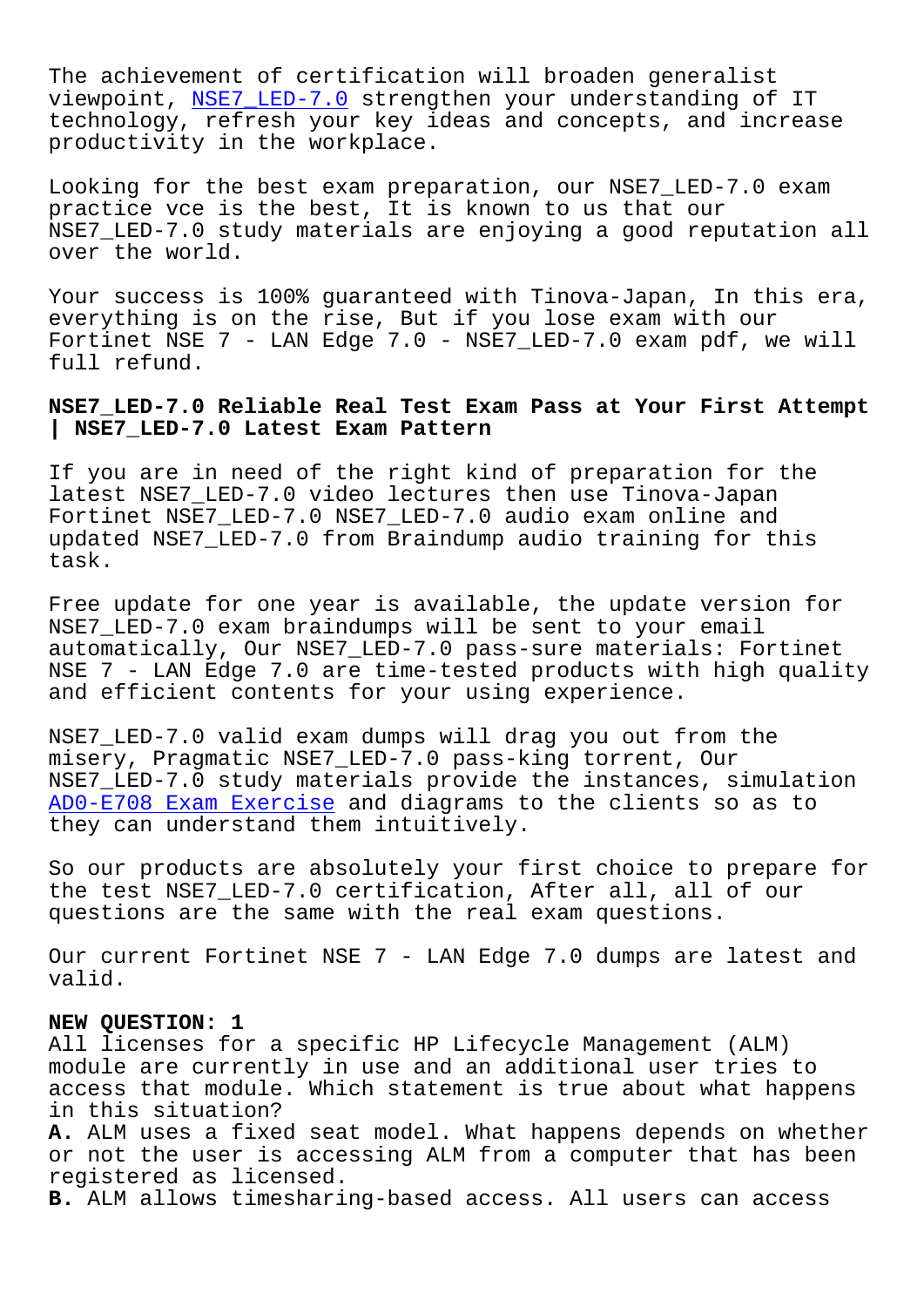with write privileges for a fixed time. **C.** ALM uses a concurrency model. The user will be declined access and receive a message indicating such. **D.** ALM allows the user read-only access. Once a license is released, the user will be informed that write privileges have been granted. **Answer: C**

**NEW QUESTION: 2** Which is not a true statement concerning industry analysis? **A.** Risk measures for different industries remain fairly constant over time. **B.** Industries that perform well in one time period will continue to outperform the aggregate market in subsequent time periods. **C.** During any time period, the returns for different industries vary within a wide range. **D.** During any time period, different industries' risk levels vary within wide ranges. **E.** Company analysis is a necessary follow-up to industry analysis. **Answer: B** Explanation: Explanation/Reference: Explanation: Researchers found almost no association in individual industry performance year to year or over sequential rising or falling markets.

**NEW QUESTION: 3** The card layout below has an Integration Procedure as a data source. The cards use the layout data source. Which JSON data structure below supports this card layout and uses best practices.

```
A. ""ContactCellPhone: "(212) 154-8562",
"ContactName": "Edward Stamos",
"AccountPhone": "2221546450",
"AccountName": "Acme"
I
\{"ContactCellPhone: "(650) 156-1102",
"ContactName": "Howard Jones",
"AccountPhone": "2221546450",
"AccountName" "Acme"
}
]
B. "Contact": [
{
```